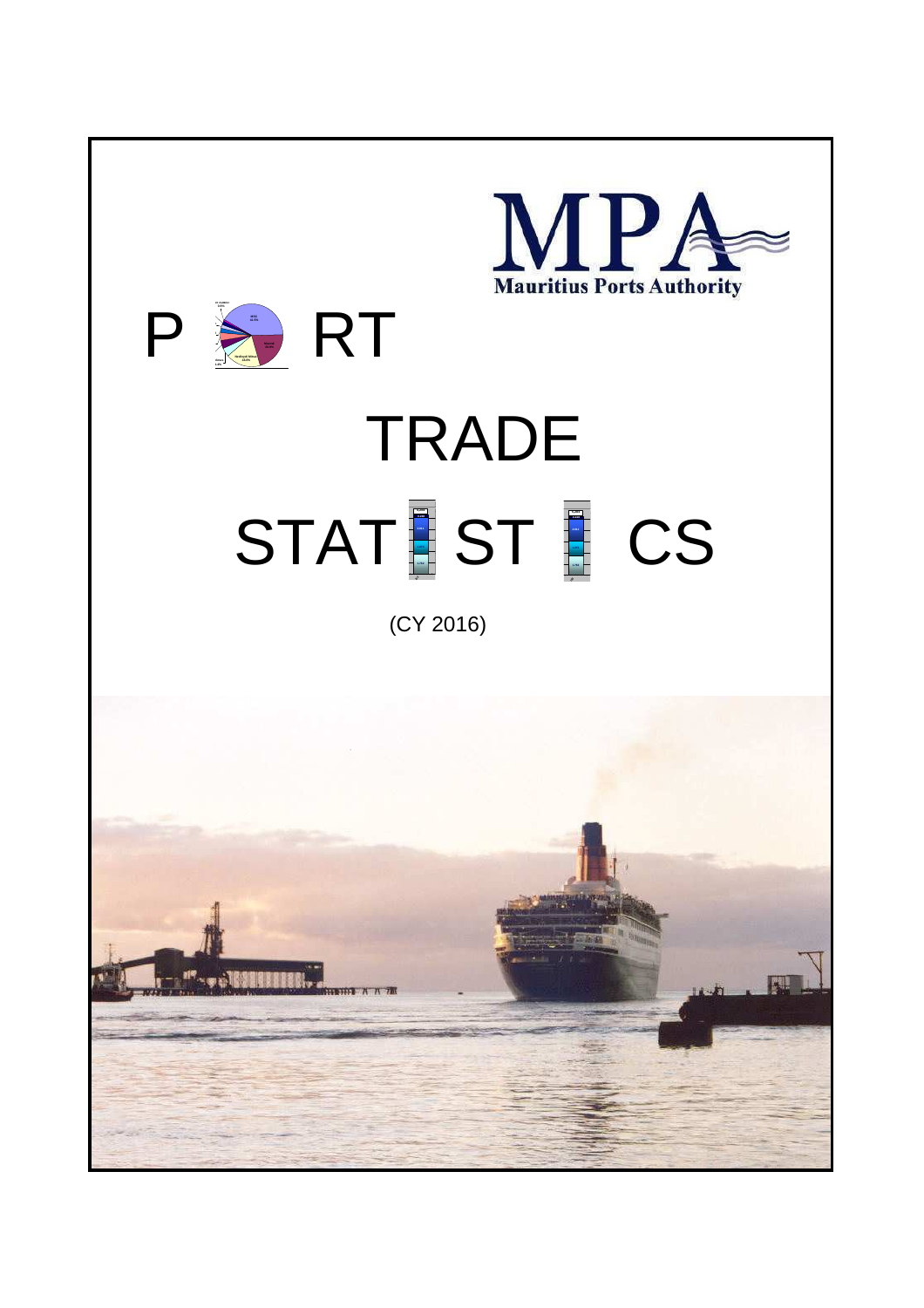

| <b>OVERALL TRAFFIC CY2016</b>               |                  |
|---------------------------------------------|------------------|
| <b>Cargo Traffic - new record</b>           | 7,273,377 tonnes |
| <b>Imports</b>                              | 6,007,056 tonnes |
| <b>Exports</b>                              | 1,266,321 tonnes |
|                                             |                  |
| <b>Container Traffic</b>                    | 388,514 TEUs     |
| <b>Captive Containers - new record</b>      | 265,927 TEUs     |
| <b>Transhipment Containers (Inwards)</b>    | 122,587 TEUs     |
|                                             |                  |
| <b>Vessel Traffic</b>                       | 2,934            |
| <b>Containerised Vessels</b>                | 567              |
| <b>Dry Bulk Carrriers</b>                   | 56               |
| Tankers (Liquid Bulk Carriers) - new record | 141              |
| <b>General Cargo Vessels</b>                | 101              |
| <b>Fishing Vessels - new record</b>         | 977              |
| <b>Cruise Vessels - new record</b>          | 28               |
| <b>Others</b>                               | 1,064            |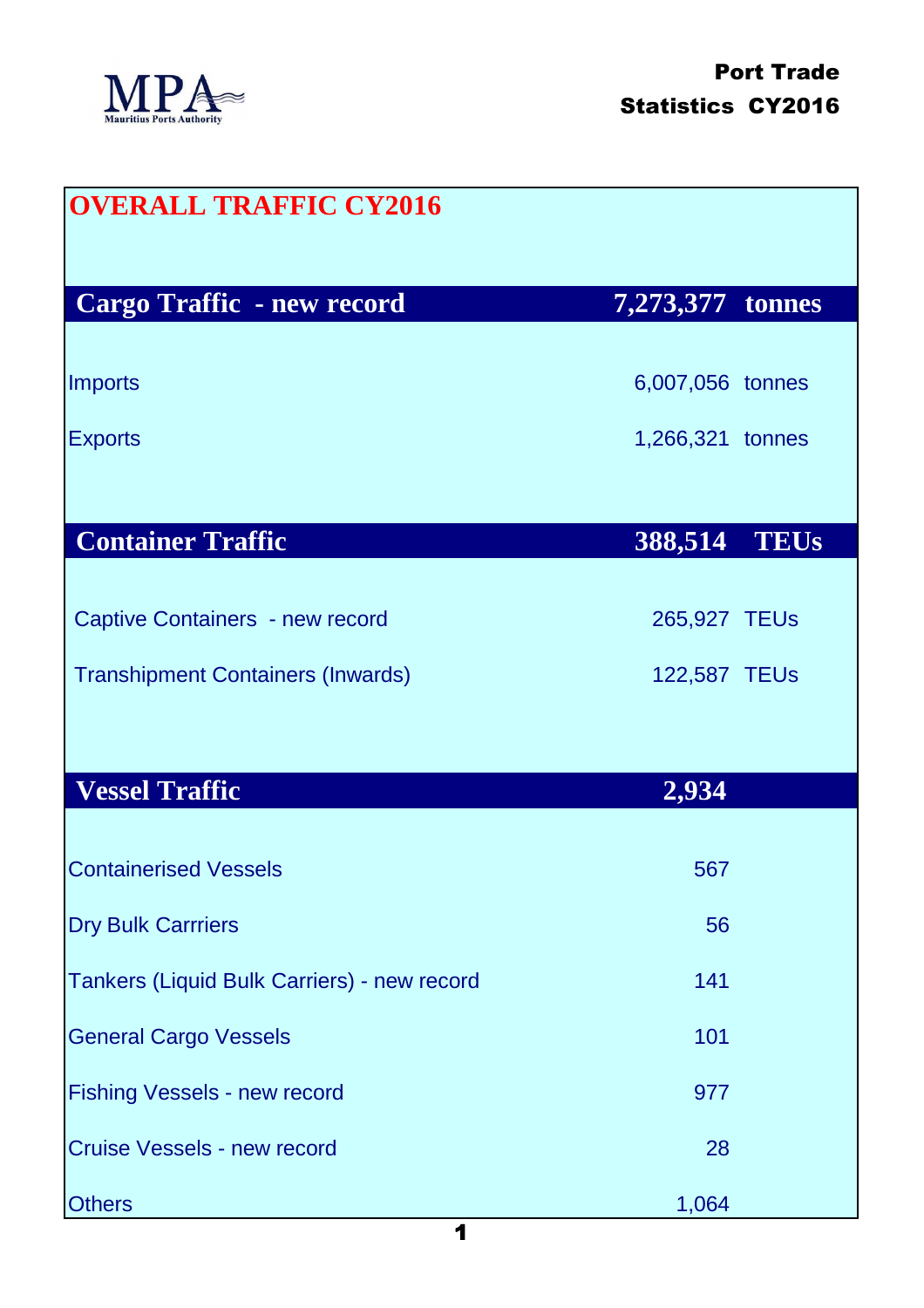

## **TOTAL TRAFFIC BY CARGO TYPE CY2012 TO CY2016 (TONNES)**

|                                             |                | 2012      | 2013      | 2014      | 2015        | 2016      |
|---------------------------------------------|----------------|-----------|-----------|-----------|-------------|-----------|
| <b>Dry Bulk:</b>                            |                |           |           |           |             |           |
|                                             |                |           |           |           |             |           |
| [Cement + Coal + Fertilizers +              | Imports        | 1,807,223 | 1,801,151 | 1,678,249 | 1,818,828   | 1,796,601 |
| Maize + Soya Bean Meal +                    | <b>Exports</b> |           |           | 27,989    |             | 14,077    |
| Sugar + Wheat + Aggregates]                 |                | 1,807,223 | 1,801,151 | 1,706,238 | 1,818,828   | 1,810,678 |
| <b>Liquid Bulk:</b>                         |                |           |           |           |             |           |
| [Bitumen + Black Oil + Bunker +             | Imports        | 1,216,554 | 1,189,478 | 1,260,567 | 1,320,710   | 1,441,566 |
| Edible Oil + LPG + Liquid Ammonia + Exports |                | 404,611   | 337,487   | 348,871   | 361,375     | 487,525   |
| Molasses + Tallow + White Oil]              |                | 1,621,165 | 1,526,965 | 1,609,438 | 1,682,085   | 1,929,091 |
| <b>Containerised:</b>                       |                |           |           |           |             |           |
| [Cargo in Containers + Rodrigues'           | Imports        | 2,713,340 | 2,517,577 | 2,642,993 | 2,392,393   | 2,567,831 |
| <b>Containerised Cargo]</b>                 | <b>Exports</b> | 730,666   | 736,654   | 768,866   | 760,203     | 757,966   |
|                                             |                | 3,444,006 | 3,254,231 | 3,411,859 | 3, 152, 596 | 3,325,797 |
| <b>General Cargo (excl Fish):</b>           |                |           |           |           |             |           |
| [Bagged Cargo+ Unitised Break Bulk Imports  |                | 62,432    | 25,576    | 23,957    | 37,067      | 48,321    |
| <b>Rodrigues General Cargo]</b>             | <b>Exports</b> | 5,597     | 4,480     | 5,266     | 4,262       | 3,496     |
|                                             |                | 68,029    | 30,056    | 29,223    | 41,329      | 51,817    |
| <b>Fish Traffic:</b>                        |                |           |           |           |             |           |
| [Local Market + Transhipment In +           | <b>Imports</b> | 133,357   | 146,438   | 140,354   | 142,829     | 152,737   |
| <b>Transhipment Out]</b>                    | <b>Exports</b> | 1,406     | 1,859     | 3,056     | 3,006       | 3,257     |
|                                             |                | 134,763   | 148,297   | 143,410   | 145,835     | 155,994   |
|                                             |                |           |           |           |             |           |
| <b>Total Imports</b>                        |                | 5,932,906 | 5,680,220 | 5,746,120 | 5,711,827   | 6,007,056 |
| <b>Total Exports</b>                        |                | 1,142,280 | 1,080,480 | 1,154,048 | 1,128,846   | 1,266,321 |
| <b>Total Imports &amp; Exports</b>          |                | 7,075,186 | 6,760,700 | 6,900,168 | 6,840,673   | 7,273,377 |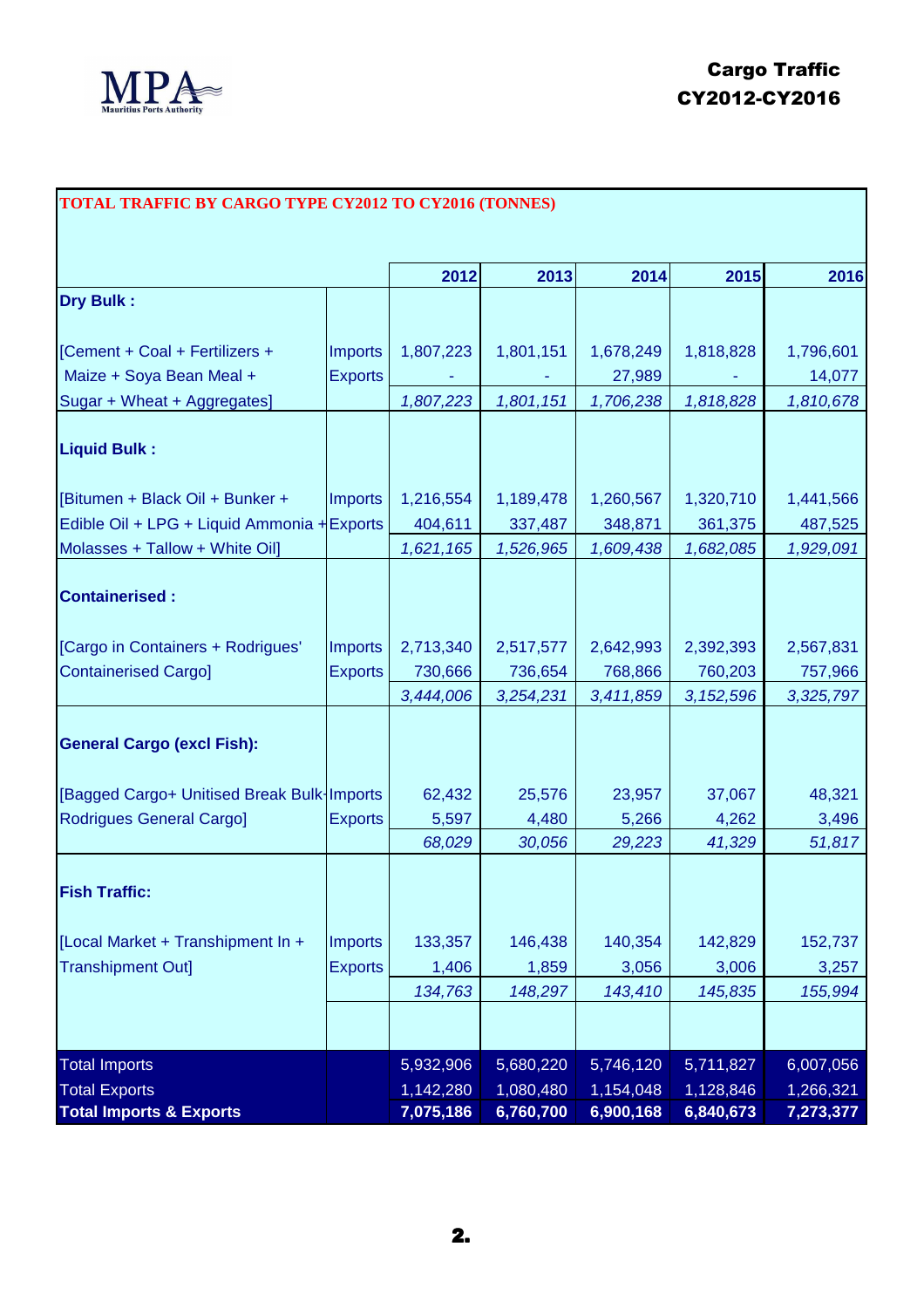

## Container Traffic CY1979 to CY2016

| <b>TOTAL CONTAINER TRAFFIC CY1979 TO CY2016(TEUs)</b> |                            |                  |                    |                                        |                  |                    |                    |  |
|-------------------------------------------------------|----------------------------|------------------|--------------------|----------------------------------------|------------------|--------------------|--------------------|--|
| Year                                                  | <b>Captive* Containers</b> |                  |                    | <b>Transhipment Inwards Containers</b> |                  |                    | <b>Grand Total</b> |  |
|                                                       | <b>Laden</b>               | <b>Empty</b>     | <b>Total</b>       | <b>Laden</b>                           | <b>Empty</b>     | <b>Total</b>       | <b>Containers</b>  |  |
| 1979                                                  | 9,383                      | 4,392            | 13,775             |                                        |                  |                    | 13,775             |  |
| 1980                                                  | 13,679                     | 7,033            | 20,712             |                                        |                  |                    | 20,712             |  |
| 1981                                                  | 15,246                     | 8,031            | 23,277             | 1,383                                  | 714              | 2,097              | 25,374             |  |
| 1982                                                  | 15,747                     | 7,271            | 23,018             | 162                                    |                  | 162                | 23,180             |  |
| 1983                                                  | 16,445                     | 7,979            | 24,424             | 207                                    | 66               | 273                | 24,697             |  |
| 1984                                                  | 18,303                     | 8,438            | 26,741             | 110                                    | 79               | 189                | 26,930             |  |
| 1985                                                  | 20,475                     | 7,531            | 28,006             | 886                                    | 12               | 898                | 28,904             |  |
| 1986                                                  | 25,834                     | 10,442           | 36,276             | 326                                    | 57               | 383                | 36,659             |  |
| 1987                                                  | 34,752                     | 14,227           | 48,979             | 245                                    | 54               | 299                | 49,278             |  |
| 1988                                                  | 37,211                     | 17,877           | 55,088             | 561                                    | 27               | 588                | 55,676             |  |
| 1989                                                  | 40,917                     | 17,415           | 58,332             | 1,355                                  | 128              | 1,483              | 59,815             |  |
| 1990                                                  | 43,135                     | 18,225           | 61,360             | 830                                    | 82               | 912                | 62,272             |  |
| 1991                                                  | 46,886                     | 21,395           | 68,281             | 1,868                                  | 127              | 1,995              | 70,276             |  |
| 1992                                                  | 52,686                     | 24,477           | 77,163             | 2,967                                  | 124              | 3,091              | 80,254             |  |
| 1993                                                  | 60,453                     | 26,360           | 86,813             | 1,448                                  | 74               | 1,522              | 88,335             |  |
| 1994                                                  | 63,370                     | 28,341           | 91,711             | 1,877                                  | 158              | 2,035              | 93,746             |  |
| 1995                                                  | 65,275                     | 26,543           | 91,818             | 1,020                                  | 44               | 1,064              | 92,882             |  |
| 1996                                                  | 73,350                     | 31,150           | 104,500            | 1,017                                  | 134              | 1,151              | 105,651            |  |
| 1997                                                  | 80,057                     | 35,857           | 115,914            | 1,004                                  | 38               | 1,042              | 116,956            |  |
| 1998                                                  | 88,825                     | 46,116           | 134,941            | 1,247                                  | 229              | 1,476              | 136,417            |  |
| 1999                                                  | 93,903                     | 44,285           | 138,188            | 5,000                                  | 1,081            | 6,081              | 144,269            |  |
| 2000                                                  | 103,019                    | 50,986           | 154,005            | 3,311                                  | 104              | 3,415              | 157,420            |  |
| 2001                                                  | 108,236                    | 49,524           | 157,760            | 3,392                                  | 482              | 3,874              | 161,634            |  |
| 2002                                                  | 109,720                    | 52,364           | 162,084            | 17,273                                 | 18,820           | 36,093             | 198,177            |  |
| 2003                                                  | 120,020                    | 59,587           | 179,607            | 68,579                                 | 33,703           | 102,282            | 281,889            |  |
| 2004                                                  | 123,201                    | 66,601           | 189,802            | 70,548                                 | 29,768           | 100,316            | 290,118            |  |
| 2005                                                  | 111,053                    | 60,927           | 171,980            | 61,692                                 | 20,100           | 81,792             | 253,772            |  |
| 2006                                                  | 118,531                    | 54,702           | 173,233            | 63,835                                 | 29,357           | 93,192             | 266,425            |  |
| 2007                                                  | 131,001                    | 62,337           | 193,338            | 89,717                                 | 20,528           | 110,245            | 303,583            |  |
| 2008                                                  | 136,159                    | 78,475           | 214,634            | 88,944                                 | 31,346           | 120,290            | 334,924            |  |
| 2009                                                  | 128,797                    | 65,183           | 193,980            | 70,196                                 | 36,857           | 107,053            | 301,033            |  |
| 2010                                                  | 144,679                    | 77,991           | 222,670            | 73,842                                 | 36,150           | 109,992            | 332,662            |  |
| 2011                                                  | 153,619                    | 81,421           | 235,040            | 86,378                                 | 29,206           | 115,584            | 350,624            |  |
| 2012                                                  | 161,677                    | 97,486           | 259,163            | 115,600                                | 42,704           | 158,304            | 417,467            |  |
| 2013                                                  | 162,617                    | 86,331           | 248,948            | 99,189                                 | 37,189           | 136,378            | 385,326            |  |
| 2014<br>2015                                          | 170,346<br>168,909         | 81,452<br>86,975 | 251,798<br>255,884 | 104,186<br>84,584                      | 47,017<br>20,641 | 151,203<br>105,225 | 403,001<br>361,109 |  |
| 2016                                                  | 175,052                    | 90,875           | 265,927            | 92,416                                 | 30,171           | 122,587            | 388,514            |  |

\* includes exports + imports